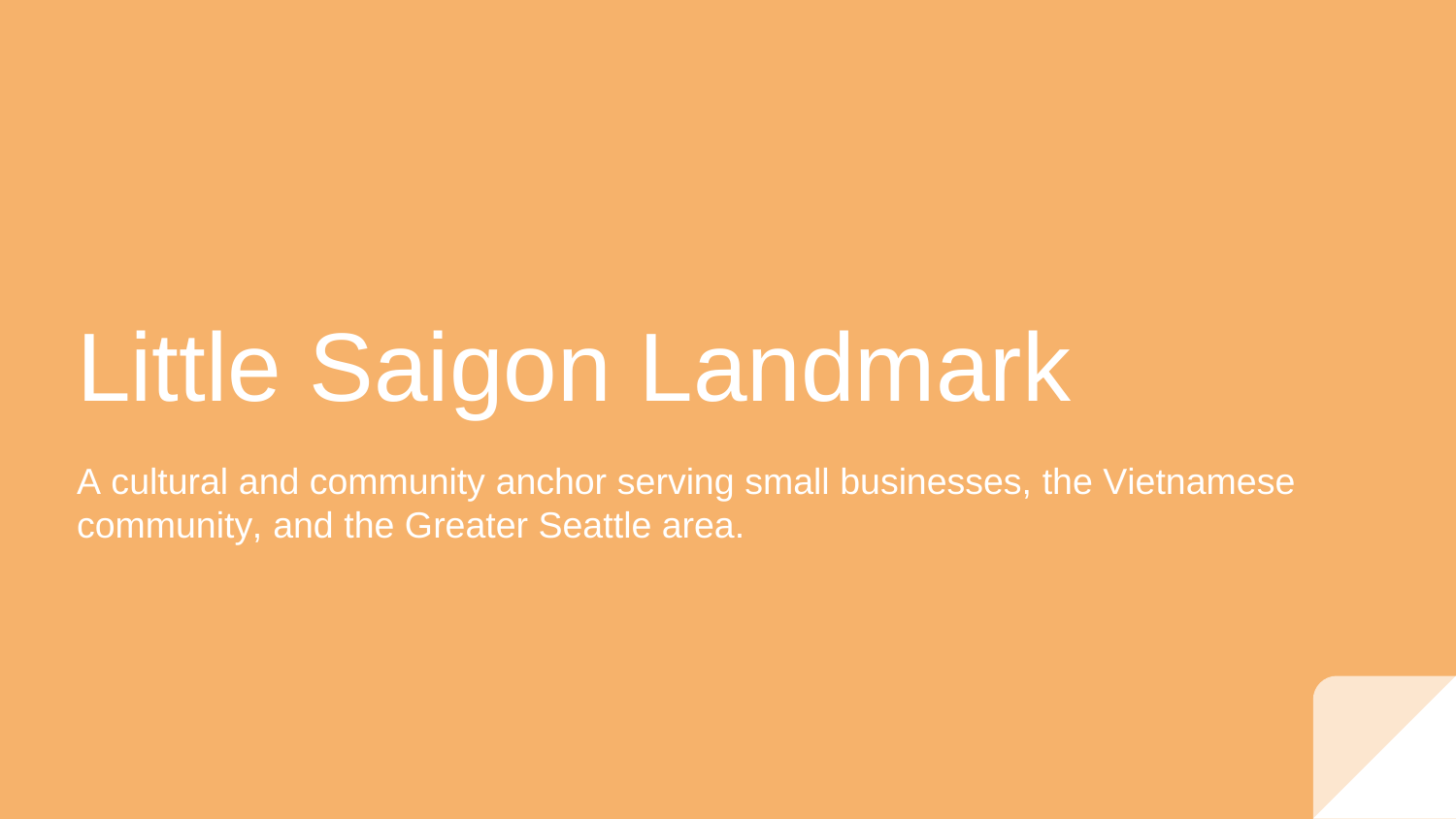#### BACKGROUND

2011 - Engagement and advocacy around Yesler Terrace Redevelopment

2012 - Little Saigon Action Plan 2020

2014 - Landmark Feasibility Study

2016 - Community Engagement and Feedback Study

2017 - Equitable Development Implementation Plan & Financial Investment Strategy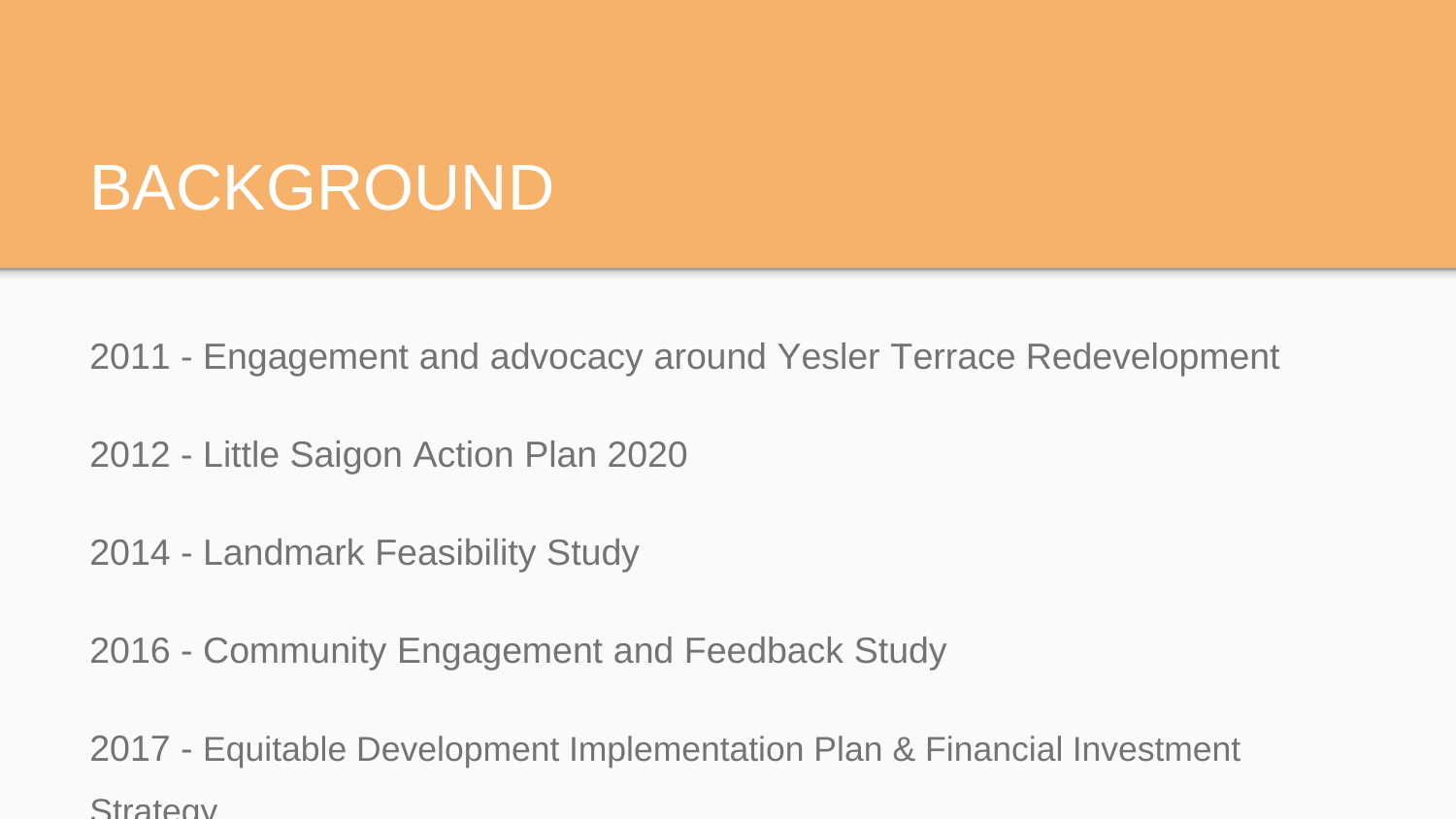### VISION

- **1. Cultural center** showcase culture and history, bring people together, offer resources and connections.
	- Vietnamese language classes
	- Social service resources
	- Coworking space
	- Community festivals & events
	- Exhibition, arts, and history
- **2. Small business**  advance economic opportunities and resources.
	- Year-round indoor night market
	- Incubator space
	- Small business technical assistance/support
- **3. Housing**  live and grow in place surrounded by community.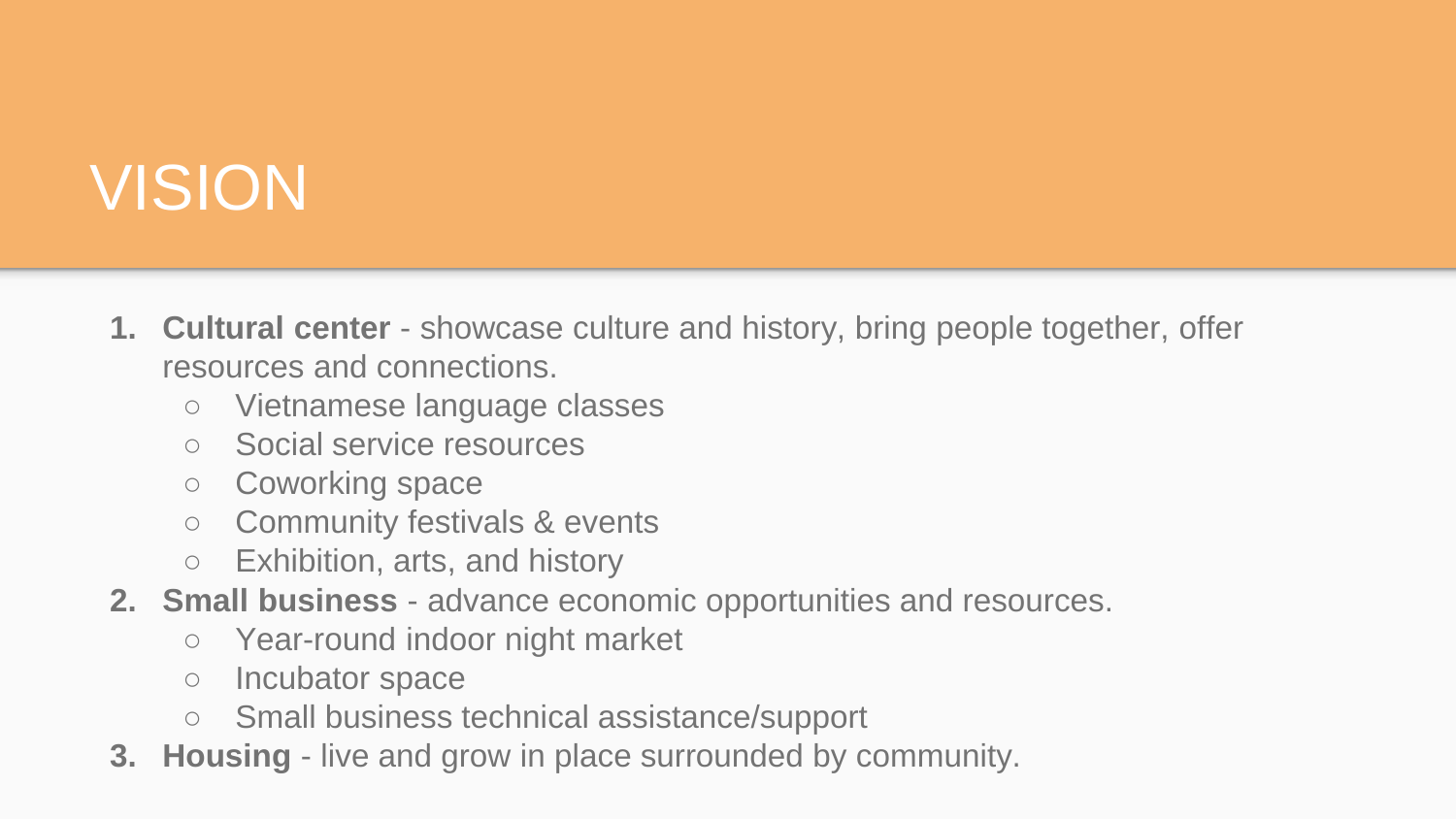## CHALLENGES

- Market competition (i.e. public and private developers)
- Neighborhood's economic development goals v. developer bottom-line
- Property ownership
- Commercial affordability: rental rates, lease agreements, tenant improvements
- Displaced businesses
- **Vacancies**
- Synergy of specific elements